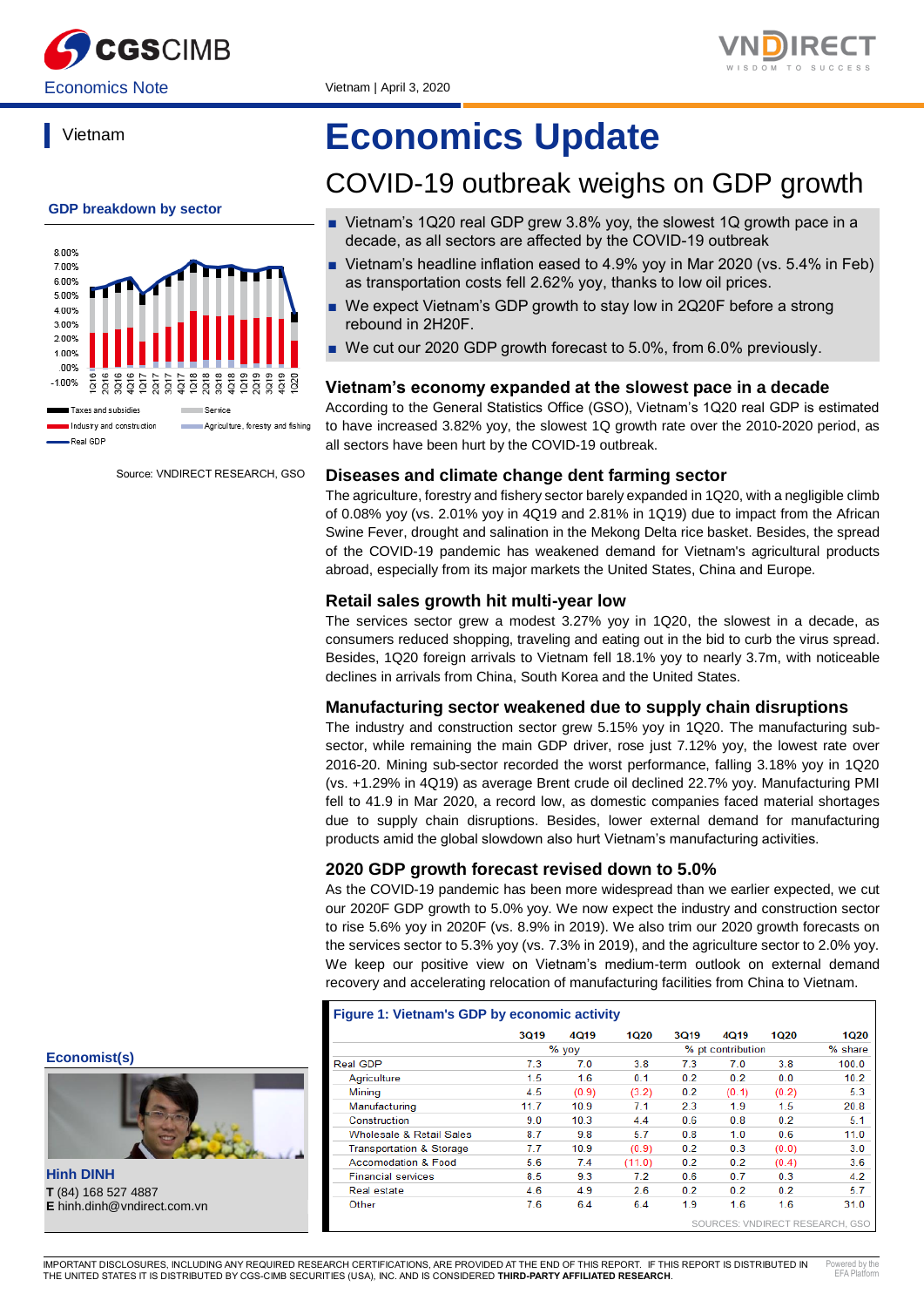













**Figure 5: Retail sales slumped as consumers reduced shopping,** 





**travel and eating out to help prevent the virus spread**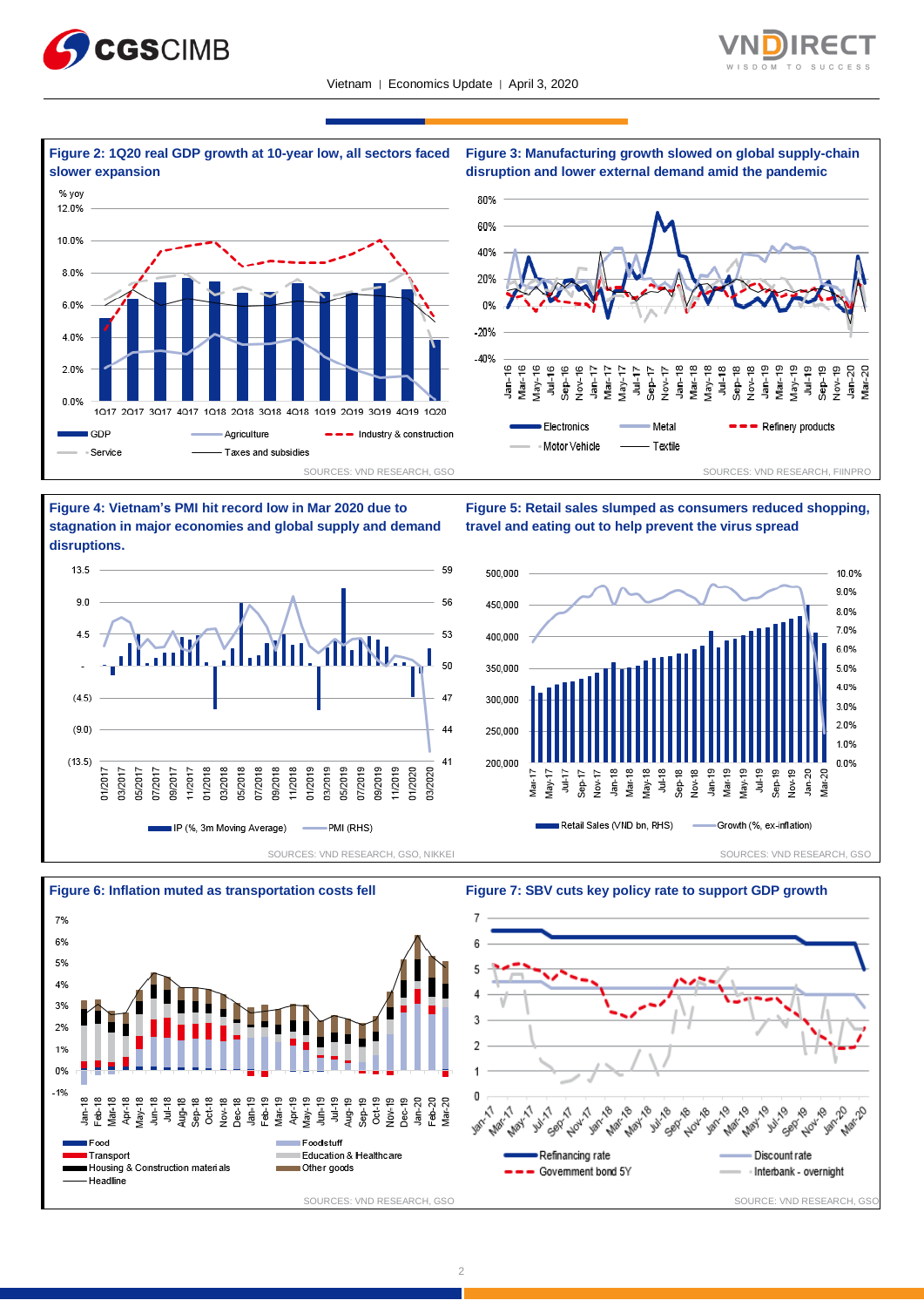



#### **DISCLAIMER**

The content of this report (including the views and opinions expressed therein, and the information comprised therein) has been prepared by and belongs to VNDIRECT Securities Corporation, and is distributed by CGS-CIMB, pursuant to an arrangement between VNDIRECT Securities Corporation and CGS-CIMB. VNDIRECT Securities Corporation is not an affiliate of CGS-CIMB.

This report is not directed to, or intended for distribution to or use by, any person or entity who is a citizen or resident of or located in any locality, state, country or other jurisdiction where such distribution, publication, availability or use would be contrary to law or regulation.

By accepting this report, the recipient hereof represents and warrants that he is entitled to receive such report in accordance with the restrictions set forth below and agrees to be bound by the limitations contained herein (including the "Restrictions on Distributions" set out below). Any failure to comply with these limitations may constitute a violation of law. This publication is being supplied to you strictly on the basis that it will remain confidential. No part of this report may be (i) copied, photocopied, duplicated, stored or reproduced in any form by any means or (ii) redistributed or passed on, directly or indirectly, to any other person in whole or in part, for any purpose without the prior written consent of CGS-CIMB.

The information contained in this research report is prepared from data believed to be correct and reliable at the time of issue of this report.

VNDIRECT Securities Corporation may or may not issue regular reports on the subject matter of this report at any frequency and may cease to do so or change the periodicity of reports at any time. Neither VNDIRECT Securities Corporation nor CGS-CIMB is under any obligation to update this report in the event of a material change to the information contained in this report. Neither VNDIRECT Securities Corporation nor CGS-CIMB has any and will accept any, obligation to (i) check or ensure that the contents of this report remain current, reliable or relevant, (ii) ensure that the content of this report constitutes all the information a prospective investor may require, (iii) ensure the adequacy, accuracy, completeness, reliability or fairness of any views, opinions and information, and accordingly, VNDIRECT Securities Corporation, CGS-CIMB and their respective affiliates and related persons including China Galaxy International Financial Holdings Limited ("CGIFHL") and CIMB Group Sdn. Bhd. ("CIMBG") and their respective related corporations (and their respective directors, associates, connected persons and/or employees) shall not be liable in any manner whatsoever for any consequences (including but not limited to any direct, indirect or consequential losses, loss of profits and damages) of any reliance thereon or usage thereof. In particular, VNDIRECT Securities Corporation and CGS-CIMB disclaim all responsibility and liability for the views and opinions set out in this report.

Unless otherwise specified, this report is based upon reasonable sources. Such sources will, unless otherwise specified, for market data, be market data and prices available from the main stock exchange or market where the relevant security is listed, or, where appropriate, any other market. Information on the accounts and business of company(ies) will generally be based on published statements of the company(ies), information disseminated by regulatory information services, other publicly available information and information resulting from our research. Whilst every effort is made to ensure that statements of facts made in this report are accurate, all estimates, projections, forecasts, expressions of opinion and other subjective judgments contained in this report are based on assumptions considered to be reasonable as of the date of the document in which they are contained and must not be construed as a representation that the matters referred to therein will occur. Past performance is not a reliable indicator of future performance. The value of investments may go down as well as up and those investing may, depending on the investments in question, lose more than the initial investment. No report shall constitute an offer or an invitation by or on behalf of CGS-CIMB or VNDIRECT Securities Corporation, or their respective affiliates (including CGIFHL, CIMBG and their respective related corporations) to any person to buy or sell any investments.

CGS-CIMB and/or VNDIRECT Securities Corporation and/or their respective affiliates and related corporations (including CGIFHL, CIMBG and their respective related corporations), their respective directors, associates, connected parties and/or employees may own or have positions in securities of the company(ies) covered in this research report or any securities related thereto and may from time to time add to or dispose of, or may be materially interested in, any such securities. Further, CGS-CIMB and/or VNDIRECT Securities Corporation, and/or their respective affiliates and their respective related corporations (including CGIFHL, CIMBG and their respective related corporations) do and seek to do business with the company(ies) covered in this research report and may from time to time act as market maker or have assumed an underwriting commitment in securities of such company(ies), may sell them to or buy them from customers on a principal basis and may also perform or seek to perform significant investment banking, advisory, underwriting or placement services for or relating to such company(ies) as well as solicit such investment, advisory or other services from any entity mentioned in this report.

CGS-CIMB and/or VNDIRECT Securities Corporation and/or their respective affiliates (including CGIFHL, CIMBG and their respective related corporations) may enter into an agreement with the company(ies) covered in this report relating to the production of research reports. CGS-CIMB and/or VNDIRECT Securities Corporation may disclose the contents of this report to the company(ies) covered by it and may have amended the contents of this report following such disclosure.

The analyst responsible for the production of this report hereby certifies that the views expressed herein accurately and exc lusively reflect his or her personal views and opinions about any and all of the issuers or securities analysed in this report and were prepared independently and autonomously. No part of the compensation of the analyst(s) was, is, or will be directly or indirectly related to the inclusion of specific recommendations(s) or view(s) in this report. The analyst(s) who prepared this research report is prohibited from receiving any compensation, incentive or bonus based on specific investment banking transactions or for providing a specific recommendation for, or view of, a particular company. Information barriers and other arrangements may be established where necessary to prevent conflicts of interests arising. However, the analyst(s) may receive compensation that is based on his/their coverage of company(ies) in the performance of his/their duties or the performance of his/their recommendations and the research personnel involved in the preparation of this report may also participate in the solicitation of the businesses as described above. In reviewing this research report, an investor should be aware that any or all of the foregoing, among other things, may give rise to real or potential conflicts of interest. Additional information is, subject to the duties of confidentiality, available on request.

The term "VNDIRECT Securities Corporation" shall, unless the context otherwise requires, mean VNDIRECT Securities Corporation and its affiliates, subsidiaries and related companies. The term "CGS-CIMB" shall denote, where appropriate, the relevant entity distributing or disseminating the report in the particular jurisdiction referenced below, or, in every other case except as otherwise stated herein, CGS-CIMB Securities International Pte. Ltd. and its affiliates, subsidiaries and related corporations.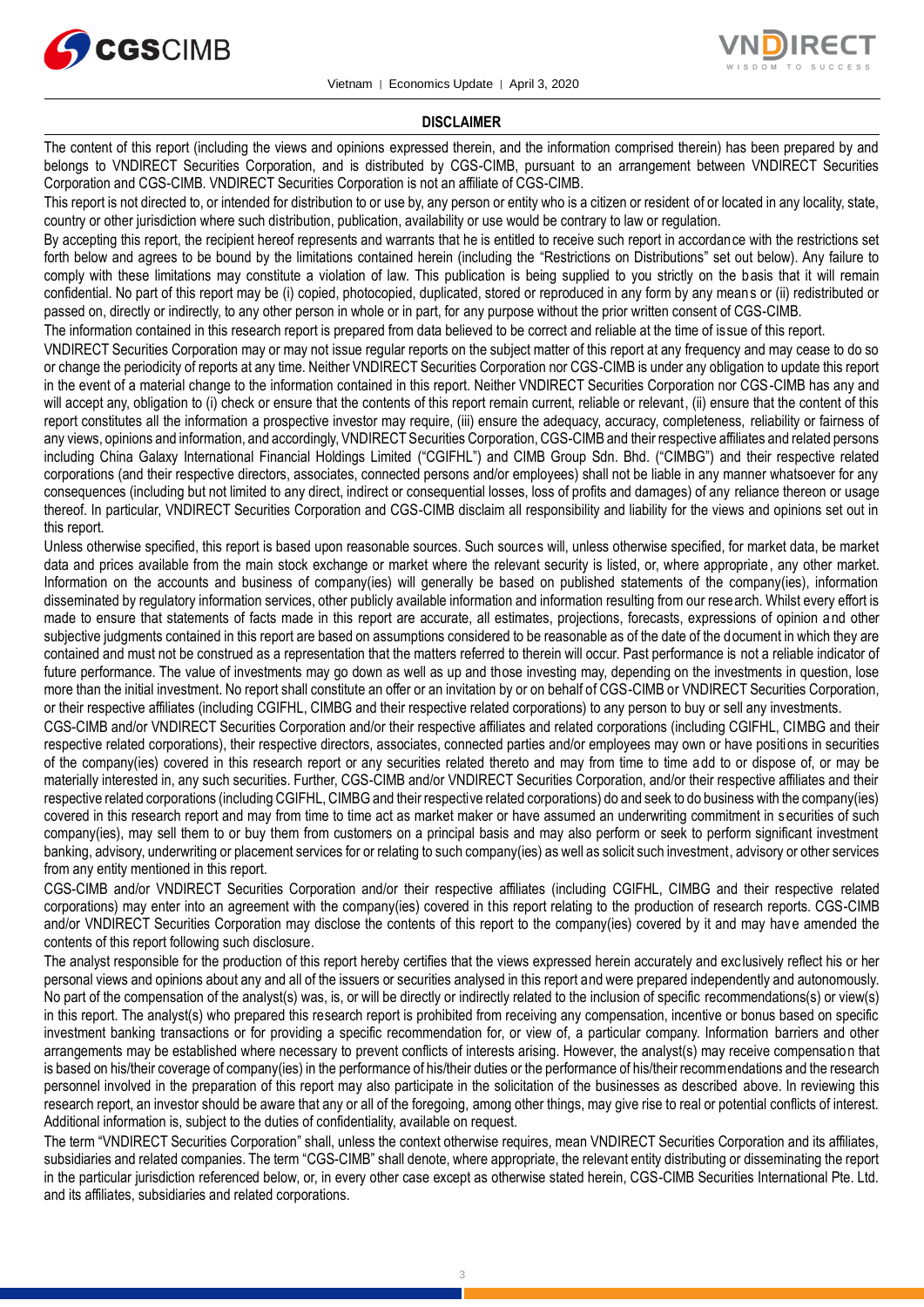



### **CGS-CIMB**

| Country     | <b>CGS-CIMB Entity</b>                                                            | <b>Regulated by</b>                                             |
|-------------|-----------------------------------------------------------------------------------|-----------------------------------------------------------------|
| Hong Kong   | CGS-CIMB Securities (Hong Kong) Limited                                           | Securities and Futures Commission Hong Kong                     |
| India       | CGS-CIMB Securities (India) Private Limited                                       | Securities and Exchange Board of India (SEBI)                   |
| Indonesia   | PT CGS-CIMB Sekuritas Indonesia                                                   | Financial Services Authority of Indonesia                       |
| Malaysia    | CGS-CIMB Securities Sdn. Bhd. (formerly known<br>as Jupiter Securities Sdn. Bhd.) | Securities Commission Malaysia                                  |
| Singapore   | CGS-CIMB Research Pte. Ltd.                                                       | Monetary Authority of Singapore                                 |
| South Korea | CGS-CIMB Securities (Hong Kong) Limited,<br>Korea Branch                          | Financial Services Commission and Financial Supervisory Service |
| Thailand    | CGS-CIMB Securities (Thailand) Co. Ltd.                                           | Securities and Exchange Commission Thailand                     |

(i) As of March 31, 2020 VNDIRECT Securities Corporation has a proprietary position in the securities (which may include but not limited to shares, warrants, call warrants and/or any other derivatives) in the following company or companies covered or recommended in this report:

#### (a) -

(ii) As of April 3, 2020, the analyst(s) who prepared this report, and the associate(s), has / have an interest in the securities (which may include but not limited to shares, warrants, call warrants and/or any other derivatives) in the following company or companies covered or recommended in this report: (a) -

This report does not purport to contain all the information that a prospective investor may require. CGS-CIMB, VNDIRECT Securities Corporation and their respective affiliates (including CGIFHL, CIMBG and their related corporations) do not make any guarantee, representation or warranty, express or implied, as to the adequacy, accuracy, completeness, reliability or fairness of any such information and opinion contained in this report. None of CGS-CIMB and VNDIRECT Securities Corporation and their respective affiliates and related persons (including CGIFHL, CIMBG and their related corporations) shall be liable in any manner whatsoever for any consequences (including but not limited to any direct, indirect or consequential losses, loss of profits and damages) of any reliance thereon or usage thereof.

This report is general in nature and has been prepared for information purposes only. It is intended for circulation amongst CGS-CIMB's and its affiliates' (including CGIFHL's, CIMBG's and their respective related corporations') clients generally and does not have regard to the specific investment objectives, financial situation and the particular needs of any specific person who may receive this report. The information and opinions in this report are not and should not be construed or considered as an offer, recommendation or solicitation to buy or sell the subject securities, related investments or other financial instruments or any derivative instrument, or any rights pertaining thereto.

Investors are advised to make their own independent evaluation of the information contained in this research report, consider their own individual investment objectives, financial situation and particular needs and consult their own professional and financial advisers as to the legal, business, financial, tax and other aspects before participating in any transaction in respect of the securities of company(ies) covered in this research report. The securities of such company(ies) may not be eligible for sale in all jurisdictions or to all categories of investors.

## Restrictions on Distributions

**Australia:** Despite anything in this report to the contrary, this research is issued by VNDIRECT Securities Corporation and provided in Australia by CGS-CIMB Securities (Singapore) Pte. Ltd. and CGS-CIMB Securities (Hong Kong) Limited. This research is only available in Australia to persons who are "wholesale clients" (within the meaning of the Corporations Act 2001 (Cth) and is supplied solely for the use of such wholesale clients and shall not be distributed or passed on to any other person. You represent and warrant that if you are in Australia, you are a "wholesale client". This research is of a general nature only and has been prepared without taking into account the objectives, financial situation or needs of the individual recipient. CGS-CIMB Securities (Singapore) Pte. Ltd. and CGS-CIMB Securities (Hong Kong) Limited do not hold, and are not required to hold an Australian financial services license. CGS-CIMB Securities (Singapore) Pte. Ltd. and CGS-CIMB Securities (Hong Kong) Limited rely on "passporting" exemptions for entities appropriately licensed by the Monetary Authority of Singapore (under ASIC Class Order 03/1102) and the Securities and Futures Commission in Hong Kong (under ASIC Class Order 03/1103).

**Canada:** This research report has not been prepared in accordance with the disclosure requirements of Dealer Member Rule 3400 – Research Restrictions and Disclosure Requirements of the Investment Industry Regulatory Organization of Canada. For any research report distributed by CIBC, further disclosures related to CIBC conflicts of interest can be found at https://researchcentral.cibcwm.com.

**China:** For the purpose of this report, the People's Republic of China ("PRC") does not include the Hong Kong Special Administrative Region, the Macau Special Administrative Region or Taiwan. The distributor of this report has not been approved or licensed by the China Securities Regulatory Commission or any other relevant regulatory authority or governmental agency in the PRC. This report contains only marketing information. The distribution of this report is not an offer to buy or sell to any person within or outside PRC or a solicitation to any person within or outside of PRC to buy or sell any instruments described herein. This report is being issued outside the PRC to a limited number of institutional investors and may not be provided to any person other than the original recipient and may not be reproduced or used for any other purpose.

**France:** Only qualified investors within the meaning of French law shall have access to this report. This report shall not be considered as an offer to subscribe to, or used in connection with, any offer for subscription or sale or marketing or direct or indirect distribution of financial instruments and it is not intended as a solicitation for the purchase of any financial instrument.

**Germany:** This report is only directed at persons who are professional investors as defined in sec 31a(2) of the German Securities Trading Act (WpHG). This publication constitutes research of a non-binding nature on the market situation and the investment instruments cited here at the time of the publication of the information.

The current prices/yields in this issue are based upon closing prices from Bloomberg as of the day preceding publication. Please note that neither the German Federal Financial Supervisory Agency (BaFin), nor any other supervisory authority exercises any control over the content of this report.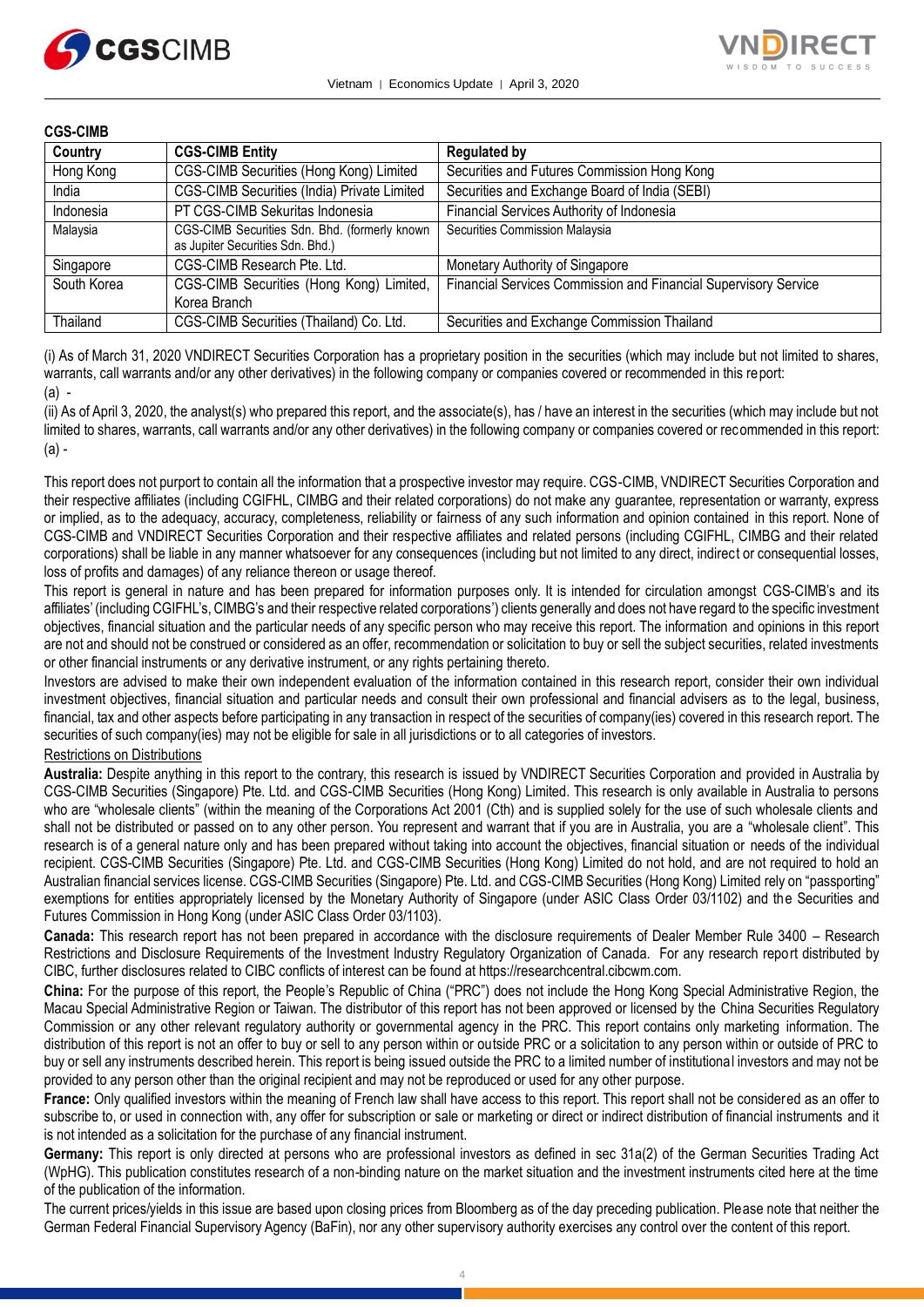



**Hong Kong:** This report is issued by VNDIRECT Securities Corporation and distributed in Hong Kong by CGS-CIMB Securities (Hong Kong) Limited ("CHK") which is licensed in Hong Kong by the Securities and Futures Commission for Type 1 (dealing in securities), Type 4 (advising on securities) and Type 6 (advising on corporate finance) activities. Any investors wishing to purchase or otherwise deal in the securities covered in this report should contact the Head of Sales at CGS-CIMB Securities (Hong Kong) Limited. The views and opinions in this research report are of VNDIRECT Securities Corporation as of the date hereof and are subject to change. If the Financial Services and Markets Act of the United Kingdom or the rules of the Financial Conduct Authority apply to a recipient, our obligations owed to such recipient therein are unaffected. CHK has no obligation to update the opinion or the information in this research report.

CHK does not make a market on other securities mentioned in the report.

#### **India:**

This report is issued by VNDIRECT Securities Corporation and distributed in India by CGS-CIMB Securities (India) Private Limited ("CGS-CIMB India"). CGS-CIMB India is a subsidiary of CGS-CIMB Securities International Pte. Ltd. which in turn is a 50:50 joint venture company of CGIFHL and CIMBG. The details of the members of the group of companies of CGS-CIMB can be found at www.cgs-cimb.com, CGIFHL at www.chinastock.com.hk/en/ACG/ContactUs/index.aspx and CIMBG at www.cimb.com/en/who-we-are.html. CGS-CIMB India is registered with the National Stock Exchange of India Limited and BSE Limited as a trading and clearing member (Merchant Banking Number: INM000012037) under the Securities and Exchange Board of India (Stock Brokers and Sub-Brokers) Regulations, 1992. In accordance with the provisions of Regulation 4(g) of the Securities and Exchange Board of India (Investment Advisers) Regulations, 2013, CGS-CIMB India is not required to seek registration with the Securities and Exchange Board of India ("SEBI") as an Investment Adviser. CGS-CIMB India is registered with SEBI (SEBI Registration Number: INZ000157134) as a Research Analyst (INH000000669) pursuant to the SEBI (Research Analysts) Regulations, 2014 ("Regulations").

This report does not take into account the particular investment objectives, financial situations, or needs of the recipients . It is not intended for and does not deal with prohibitions on investment due to law/jurisdiction issues etc. which may exist for certain persons/entities. Recipients should rely on their own investigations and take their own professional advice before investment.

The report is not a "prospectus" as defined under Indian Law, including the Companies Act, 2013, and is not, and shall not be, approved by, or filed or registered with, any Indian regulator, including any Registrar of Companies in India, SEBI, any Indian stock exchange, or the Reserve Bank of India. No offer, or invitation to offer, or solicitation of subscription with respect to any such securities listed or proposed to be listed in India is being made, or intended to be made, to the public, or to any member or section of the public in India, through or pursuant to this report.

The research analysts, strategists or economists principally responsible for the preparation of this research report are segregated from the other activities of CGS-CIMB India and they have received compensation based upon various factors, including quality, accuracy and value of research, firm profitability or revenues, client feedback and competitive factors. Research analysts', strategists' or economists' compensation is not linked to investment banking or capital markets transactions performed or proposed to be performed by CGS-CIMB India or its affiliates.

CGS-CIMB India does not have actual / beneficial ownership of 1% or more securities of the subject company in this research report, at the end of the month immediately preceding the date of publication of this research report. However, since affiliates of CGS-CIMB India are engaged in the financial services business, they might have in their normal course of business financial interests or actual / beneficial ownership of one per cent or more in various companies including the subject company in this research report.

CGS-CIMB India or its associates, may: (a) from time to time, have long or short position in, and buy or sell the securities of the subject company in this research report; or (b) be engaged in any other transaction involving such securities and earn brokerage or other compensation or act as a market maker in the financial instruments of the subject company in this research report or act as an advisor or lender/borrower to such company or may have any other potential conflict of interests with respect to any recommendation and other related information and opinions.

CGS-CIMB India, its associates and the analyst engaged in preparation of this research report have not received any compensation for investment banking, merchant banking or brokerage services from the subject company mentioned in the research report in the past 12 months.

CGS-CIMB India, its associates and the analyst engaged in preparation of this research report have not managed or co-managed public offering of securities for the subject company mentioned in the research report in the past 12 months. The analyst from CGS-CIMB India engaged in preparation of this research report or his/her relative (a) do not have any financial interests in the subject company mentioned in this research report; (b) do not own 1% or more of the equity securities of the subject company mentioned in the research report as of the last day of the month preceding the publication of the research report; (c) do not have any material conflict of interest at the time of publication of the research report.

**Indonesia:** This report is issued by VNDIRECT Securities Corporation and distributed by PT CGS-CIMB Sekuritas Indonesia ("CGS-CIMB Indonesia"). The views and opinions in this research report are not our own but of VNDIRECT Securities Corporation as of the date hereof and are subject to change. CGS-CIMB Indonesia has no obligation to update the opinion or the information in this research report. This report is for private circulation only to clients of CGS-CIMB Indonesia. Neither this report nor any copy hereof may be distributed in Indonesia or to any Indonesian citizens wherever they are domiciled or to Indonesian residents except in compliance with applicable Indonesian capital market laws and regulations.

This research report is not an offer of securities in Indonesia. The securities referred to in this research report have not been registered with the Financial Services Authority (Otoritas Jasa Keuangan) pursuant to relevant capital market laws and regulations, and may not be offered or sold within the territory of the Republic of Indonesia or to Indonesian citizens through a public offering or in circumstances which cons titute an offer within the meaning of the Indonesian capital market law and regulations.

**Ireland:** CGS-CIMB is not an investment firm authorised in the Republic of Ireland and no part of this document should be construed as CGS-CIMB acting as, or otherwise claiming or representing to be, an investment firm authorised in the Republic of Ireland.

**Malaysia:** This report is issued by VNDIRECT Securities Corporation and distributed in Malaysia by CGS-CIMB Securities Sdn. Bhd. (formerly known as Jupiter Securities Sdn. Bhd.) ("CGS-CIMB Malaysia") solely for the benefit of and for the exclusive use of our clients. Recipients of this report are to contact CGS-CIMB Malaysia, at 29th Floor Menara CIMB No. 1 Jalan Stesen Sentral 2, Kuala Lumpur Sentral 50470 Kuala Lumpur, Malaysia, in respect of any matters arising from or in connection with this report. CGS-CIMB Malaysia has no obligation to update, revise or reaffirm the opinion or the information in this research report after the date of this report.

**New Zealand:** In New Zealand, this report is for distribution only to persons who are wholesale clients pursuant to section 5C of the Financial Advisers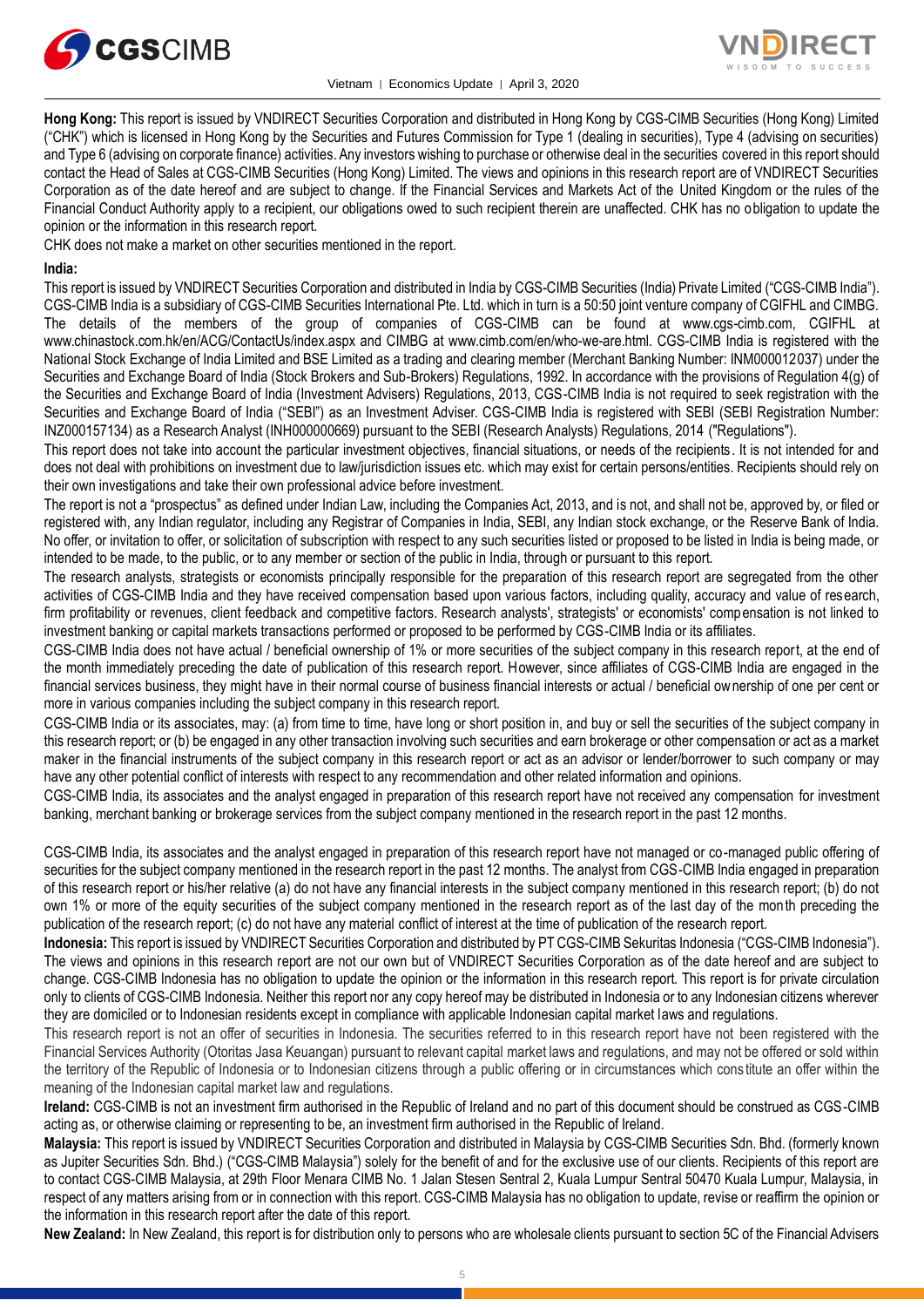



#### Act 2008.

**Singapore:** This report is issued by VNDIRECT Securities Corporation and distributed by CGS-CIMB Research Pte Ltd ("CGS-CIMBR"). CGS-CIMBR is a financial adviser licensed under the Financial Advisers Act, Cap 110 ("FAA") for advising on investment products, by issuing or promulgating research analyses or research reports, whether in electronic, print or other form. Accordingly CGS-CIMBR is a subject to the applicable rules under the FAA unless it is able to avail itself to any prescribed exemptions.

Recipients of this report are to contact CGS-CIMB Research Pte Ltd, 50 Raffles Place, #16-02 Singapore Land Tower, Singapore in respect of any matters arising from, or in connection with this report. CGS-CIMBR has no obligation to update the opinion or the information in this research report. This publication is strictly confidential and is for private circulation only. If you have not been sent this report by CGS-CIMBR directly, you may not rely, use or disclose to anyone else this report or its contents.

If the recipient of this research report is not an accredited investor, expert investor or institutional investor, CGS-CIMBR accepts legal responsibility for the contents of the report without any disclaimer limiting or otherwise curtailing such legal responsibility. If the recipient is an accredited investor, expert investor or institutional investor, the recipient is deemed to acknowledge that CGS-CIMBR is exempt from certain requirements under the FAA and its attendant regulations, and as such, is exempt from complying with the following :

(a) Section 25 of the FAA (obligation to disclose product information);

(b) Section 27 (duty not to make recommendation with respect to any investment product without having a reasonable basis where you may be reasonably expected to rely on the recommendation) of the FAA;

(c) MAS Notice on Information to Clients and Product Information Disclosure [Notice No. FAA-N03];

(d) MAS Notice on Recommendation on Investment Products [Notice No. FAA-N16];

(e) Section 36 (obligation on disclosure of interest in securities), and

(f) any other laws, regulations, notices, directive, guidelines, circulars and practice notes which are relates to the above, to the extent permitted by applicable laws, as may be amended from time to time, and any other laws, regulations, notices, directive, guidelines, circulars, and practice notes as we may notify you from time to time. In addition, the recipient who is an accredited investor, expert investor or institutional investor acknowledges that a CGS-CIMBR is exempt from Section 27 of the FAA, the recipient will also not be able to file a civil claim against CGS-CIMBR for any loss or damage arising from the recipient's reliance on any recommendation made by CGS-CIMBR which would otherwise be a right that is available to the recipient under Section 27 of the FAA, the recipient will also not be able to file a civil claim against CGS-CIMBR for any loss or damage arising from the recipient's reliance on any recommendation made by CGS-CIMBR which would otherwise be a right that is available to the recipient under Section 27 of the FAA.

CGS-CIMBR, its affiliates and related corporations, their directors, associates, connected parties and/or employees may own or have positions in securities of the company(ies) covered in this research report or any securities related thereto and may from time to time add to or dispose of, or may be materially interested in, any such securities. Further, CGS-CIMBR, its affiliates and its related corporations do and seek to do business with the company(ies) covered in this research report and may from time to time act as market maker or have assumed an underwriting commitment in securities of such company(ies), may sell them to or buy them from customers on a principal basis and may also perform or seek to perform significant investment banking, advisory, underwriting or placement services for or relating to such company(ies) as well as solicit such investment, advisory or other services from any entity mentioned in this report.

As of April 3, 2020,, CGS-CIMBR does not have a proprietary position in the recommended securities in this report.

CGS-CIMBR does not make a market on other securities mentioned in the report.

**South Korea:** This report is issued by VNDIRECT Securities Corporation and distributed in South Korea by CGS-CIMB Securities (Hong Kong) Limited, Korea Branch ("CGS-CIMB Korea") which is licensed as a cash equity broker, and regulated by the Financial Services Commission and Financial Supervisory Service of Korea. In South Korea, this report is for distribution only to professional investors under Article 9(5) of the Financial Investment Services and Capital Market Act of Korea ("FSCMA").

**Spain:** This document is a research report and it is addressed to institutional investors only. The research report is of a general nature and not personalised and does not constitute investment advice so, as the case may be, the recipient must seek proper advice before adopting any investment decision. This document does not constitute a public offering of securities.

CGS-CIMB is not registered with the Spanish Comision Nacional del Mercado de Valores to provide investment services.

**Sweden:** This report contains only marketing information and has not been approved by the Swedish Financial Supervisory Authority. The distribution of this report is not an offer to sell to any person in Sweden or a solicitation to any person in Sweden to buy any instruments described herein and may not be forwarded to the public in Sweden.

**Switzerland:** This report has not been prepared in accordance with the recognized self-regulatory minimal standards for research reports of banks issued by the Swiss Bankers' Association (Directives on the Independence of Financial Research).

**Thailand:** This report is issued by VNDIRECT Securities Corporation and distributed by CGS-CIMB Securities (Thailand) Co. Ltd. ("CGS-CIMB Thailand") based upon sources believed to be reliable (but their accuracy, completeness or correctness is not guaranteed). The statements or expressions of opinion herein were arrived at after due and careful consideration for use as information for investment. Such opinions are subject to change without notice and CGS-CIMB Thailand has no obligation to update the opinion or the information in this research report.

CGS-CIMB Thailand may act or acts as Market Maker, and issuer and offerer of Derivative Warrants and Structured Note which may have the following securities as its underlying securities. Investors should carefully read and study the details of the derivative warrants in the prospectus before making investment decisions.

AAV, ADVANC, AEONTS, AMATA, AOT, AWC, BANPU, BBL, BCH, BCP, BCPG, BDMS, BEC, BEM, BGC, BGRIM, BH, BJC, BPP, BTS, CBG, CENTEL, CHG, CK, CKP, COM7, CPALL, CPF, CPN, DELTA, DTAC, EA, EGCO, EPG, ERW, ESSO, GFPT, GLOBAL, GPSC, GULF, GUNKUL, HANA, HMPRO, INTUCH, IRPC, IVL, JAS, JMT, KBANK, KCE, KKP, KTB, KTC, LH, MAJOR, MBK, MEGA, MINT, MTC, ORI, OSP, PLANB, PRM, PSH, PSL, PTG, PTT, PTTEP, PTTGC, QH, RATCH, RS, SAWAD, SCB, SCC, SGP, SPALI, SPRC, STA, STEC, STPI, SUPER, TASCO, TCAP, THAI, THANI, THG, TISCO, TKN, TMB, TOA, TOP, TPIPP, TQM, TRUE, TTW, TU, VGI, WHA, BEAUTY, JMART, LPN, SISB, WORK. **Corporate Governance Report:**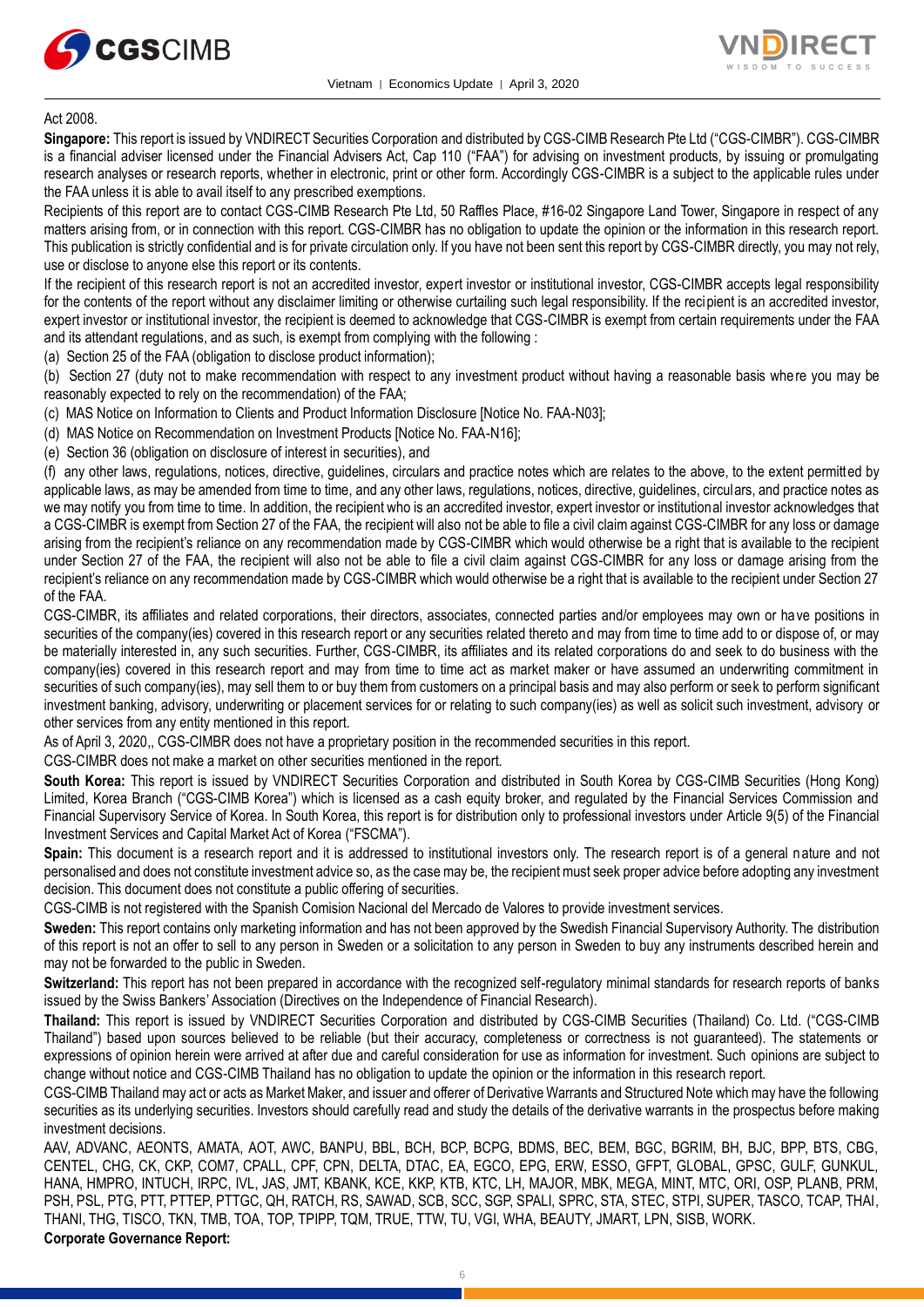



The disclosure of the survey result of the Thai Institute of Directors Association ("IOD") regarding corporate governance is made pursuant to the policy of the Office of the Securities and Exchange Commission. The survey of the IOD is based on the information of a company listed on the Stock Exchange of Thailand and the Market for Alternative Investment disclosed to the public and able to be accessed by a general public investor. The result, therefore, is from the perspective of a third party. It is not an evaluation of operation and is not based on inside information.

The survey result is as of the date appearing in the Corporate Governance Report of Thai Listed Companies. As a result, the survey result may be changed after that date. CGS-CIMB Thailand does not confirm nor certify the accuracy of such survey result.

| <b>SOOPF</b><br>inae:<br> | 100<br>90        | 80<br>00<br>$\overline{\phantom{0}}$<br>o. | 70<br>$\overline{\phantom{a}}$ | $\rightarrow$<br>Below<br>۱o | Result<br>۱۵۱٬<br>sur<br>No |
|---------------------------|------------------|--------------------------------------------|--------------------------------|------------------------------|-----------------------------|
| n.<br>$     -$<br>uon     | <b>Excellent</b> | 000خ<br>Verv                               | 000L                           | N/A                          |                             |

**United Arab Emirates:** The distributor of this report has not been approved or licensed by the UAE Central Bank or any other relevant licensing authorities or governmental agencies in the United Arab Emirates. This report is strictly private and confidential and has not been reviewed by, deposited or registered with UAE Central Bank or any other licensing authority or governmental agencies in the United Arab Emirates. This report is being issued outside the United Arab Emirates to a limited number of institutional investors and must not be provided to any person other than the original recipient and may not be reproduced or used for any other purpose. Further, the information contained in this report is not intended to lead to the sale of investments under any subscription agreement or the conclusion of any other contract of whatsoever nature within the territory of the United Arab Emirates.

**United Kingdom and European Economic Area (EEA):** In the United Kingdom and European Economic Area, this material is also being distributed by CGS-CIMB Securities (UK) Limited ("CGS-CIMB UK"). CGS-CIMB UK is authorized and regulated by the Financial Conduct Authority and its registered office is at 27 Knightsbridge, London, SW1X7YB. The material distributed by CGS-CIMB UK has been prepared in accordance with CGS-CIMB's policies for managing conflicts of interest arising as a result of publication and distribution of this material. This material is for distribution only to, and is solely directed at, selected persons on the basis that those persons: (a) are eligible counterparties and professional clients of CGS-CIMB UK; (b) have professional experience in matters relating to investments falling within Article 19(5) of the Financial Services and Markets Act 2000 (Financial Promotion) Order 2005 (as amended, the "Order"), (c) fall within Article 49(2)(a) to (d) ("high net worth companies, unincorporated associations etc") of the Order; (d) are outside the United Kingdom subject to relevant regulation in each jurisdiction, material(all such persons together being referred to as "relevant persons"). This material is directed only at relevant persons and must not be acted on or relied on by persons who are not relevant persons. Any investment or investment activity to which this material relates is available only to relevant persons and will be engaged in only with relevant persons.

This material is categorised as non-independent for the purposes of CGS-CIMB UK and therefore does not provide an impartial or objective assessment of the subject matter and does not constitute independent research. Consequently, this material has not been prepared in accordance with legal requirements designed to promote the independence of research and will not be subject to any prohibition on dealing ahead of the dissemination of research. Therefore, this material is considered a marketing communication.

**United States:** This research report is issued by VNDIRECT Securities Corporation and distributed in the United States of America by CGS-CIMB Securities (USA) Inc, a U.S. registered broker-dealer and a related company of CGS-CIMB Securities Sdn. Bhd. (formerly known as Jupiter Securities Sdn. Bhd.), CGS-CIMB Research Pte Ltd, PT CGS-CIMB Sekuritas Indonesia, CGS-CIMB Securities (Thailand) Co. Ltd, CGS-CIMB Securities (Hong Kong) Limited and CGS-CIMB Securities (India) Private Limited, and is distributed solely to persons who qualify as "U.S. Institutional Investors" as defined in Rule 15a-6 under the Securities and Exchange Act of 1934. This communication is only for Institutional Investors whose ordinary business activities involve investing in shares, bonds, and associated securities and/or derivative securities and who have professional experience in such investments. Any person who is not a U.S. Institutional Investor or Major Institutional Investor must not rely on this communication. The delivery of this research report to any person in the United States of America is not a recommendation to effect any transactions in the securities discussed herein, or an endorsement of any opinion expressed herein. CGS-CIMB Securities (USA) Inc, is a FINRA/SIPC member and takes responsibility for the content of this report. For further information or to place an order in any of the above-mentioned securities please contact a registered representative of CGS-CIMB Securities (USA) Inc.

CGS-CIMB Securities (USA) Inc. does not make a market on other securities mentioned in the report.

CGS-CIMB Securities (USA) Inc. has not managed or co-managed a public offering of any of the securities mentioned in the past 12 months.

CGS-CIMB Securities (USA) Inc. has not received compensation for investment banking services from any of the company mentioned in the past 12 months.

CGS-CIMB Securities (USA) Inc. neither expects to receive nor intends to seek compensation for investment banking services from any of the company mentioned within the next 3 months.

**Other jurisdictions:** In any other jurisdictions, except if otherwise restricted by laws or regulations, this report is only for distribution to professional, institutional or sophisticated investors as defined in the laws and regulations of such jurisdictions.

| Distribution of stock ratings and investment banking clients for quarter ended on 31 December 2019 |                         |                                |  |  |
|----------------------------------------------------------------------------------------------------|-------------------------|--------------------------------|--|--|
| 798 companies under coverage for quarter ended on 31 December 2019                                 |                         |                                |  |  |
|                                                                                                    | Rating Distribution (%) | Investment Banking clients (%) |  |  |
| Add                                                                                                | 61.4%                   | $0.0\%$                        |  |  |
| Hold                                                                                               | 25.2%                   | $0.0\%$                        |  |  |
| Reduce                                                                                             | 134%                    | 0.0%                           |  |  |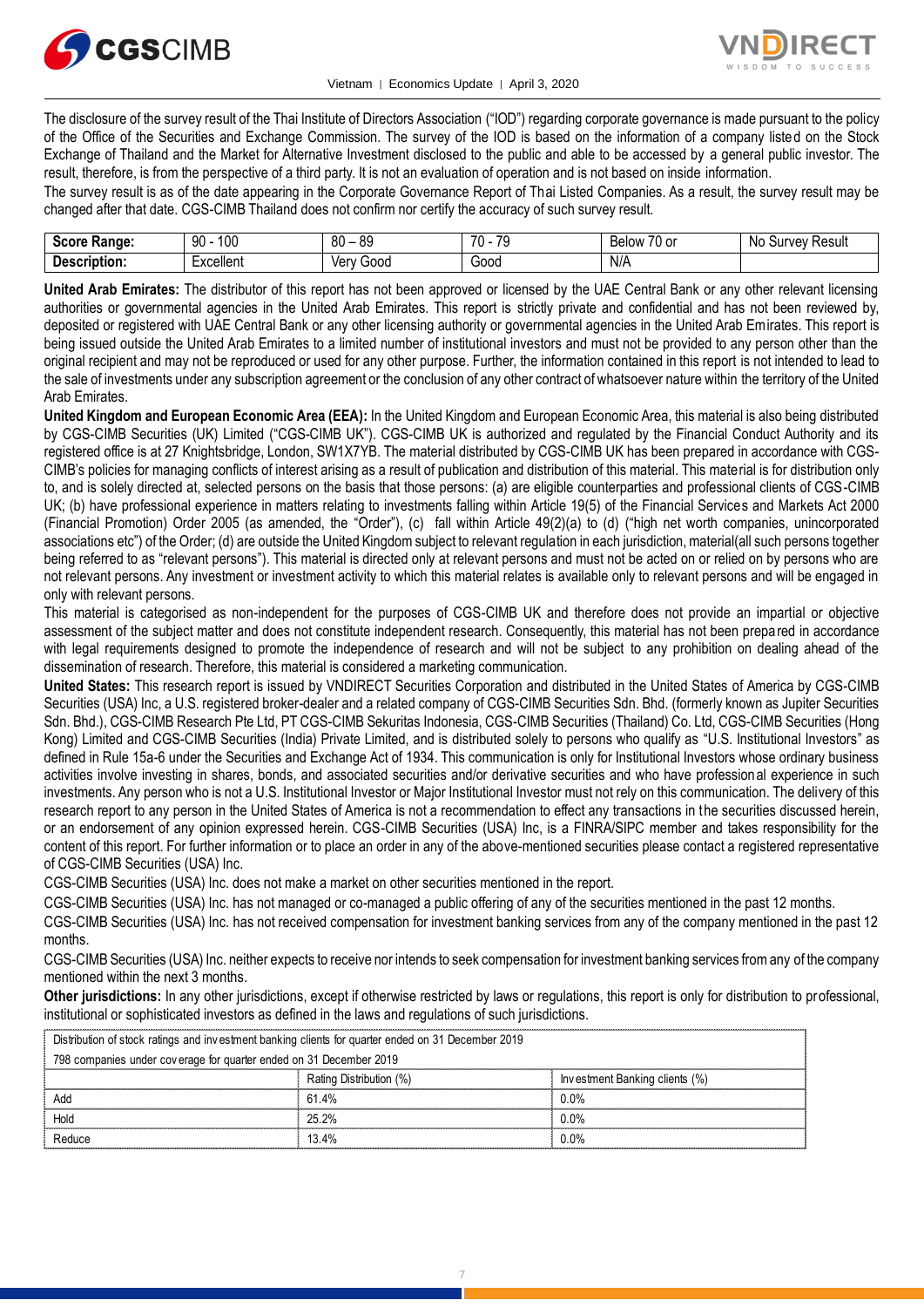



#### **Corporate Governance Report of Thai Listed Companies (CGR). CG Rating by the Thai Institute of Directors Association (Thai IOD) in 2019, Anti-Corruption 2019**

**ADVANC** – Excellent, Certified, **AEONTS** – Good, n/a, **AH** – Very Good, n/a, **AMATA** – Excellent, Declared, **ANAN** – Excellent, Declared, **AOT** – Excellent, n/a, **AP** – Excellent, Certified, **ASP** – Very Good, Certified, **BAM** – not available, n/a, **BANPU** – Excellent, Certified, **BAY** – Excellent, Certified, **BBL** – Very Good, Certified, **BCH** – Good, Certified, **BCP** - Excellent, Certified, **BCPG** – Excellent, Certified, **BDMS** – Very Good, n/a, **BEAUTY** – Good, n/a, **BEC** – Very Good, n/a, **BGRIM** – Very Good, Declared, **BH** - Good, n/a, **BJC** – Very Good, n/a, **BJCHI** – Very Good, Certified, **BLA** – Very Good, Certified, **BPP** – Very Good, Declared, **BR** - Good, n/a, **BTS** - Excellent, Certified, **CBG** – Very Good, n/a, **CCET** – Good, n/a, **CENTEL** – Very Good, Certified, **CHAYO** - Good, n/a, **CHG** – Very Good, Declared, **CK** – Excellent, n/a, **COL** – Excellent, Declared, **CPALL** – Excellent, Certified, **CPF** – Excellent, Certified, **CPN** - Excellent, Certified, **CPNREIT** – not available, n/a, **CRC** – not available, n/a, **DELTA** - Excellent, Declared, **DEMCO** – Excellent, Certified, **DDD** – Very Good, n/a, **DIF** – not available, n/a, **DREIT** – not available, n/a, **DTAC** – Excellent, Certified, **EA** – Excellent, n/a, **ECL** – Very Good, Certified, **EGCO** - Excellent, Certified, **EPG** – Very Good, n/a, **ERW** – Very Good, n/a, **GFPT** - Excellent, Certified, **GGC** – Excellent, Certified, **GLOBAL** – Very Good, n/a, **GLOW** – Very Good, Certified, **GPSC** – Excellent, Certified, **GULF** – Very Good, n/a, **GUNKUL** – Excellent, Certified, **HANA** - Excellent, Certified, **HMPRO** - Excellent, Certified, **HUMAN** – Good, n/a, **ICHI** – Excellent, Declared, **III** – Excellent, n/a, **INTUCH** - Excellent, Certified, **IRPC** – Excellent, Certified, **ITD** – Very Good, n/a, **IVL** - Excellent, Certified, **JASIF** – not available, n/a, **BJC** – Very Good, n/a, **JMT** – Very Good, n/a, **KBANK** - Excellent, Certified, **KCE** - Excellent, Certified, **KKP** – Excellent, Certified, **KSL** – Excellent, Certified, **KTB** - Excellent, Certified, **KTC** – Excellent, Certified, **LH** - Excellent, n/a, **LPN** – Excellent, Certified, **M** – Very Good, Certified, **MACO** – Very Good, n/a, **MAJOR** – Very Good, n/a, **MAKRO** – Excellent, Certified, **MALEE** – Excellent, Certified, **MC** – Excellent, Certified, **MCOT** – Excellent, Certified, **MEGA** – Very Good, n/a, **MINT** - Excellent, Certified, **MK** – Very Good, n/a, **MTC** – Excellent, n/a, **NETBAY** – Very Good, n/a, **OSP** – Very Good, n/a, **PLANB** – Excellent, Certified, **PLAT** – Very Good, Certified, **PR9** – Excellent, n/a, **PSH** – Excellent, Certified, **PSTC** – Very Good, Certified, **PTT** - Excellent, Certified, **PTTEP** - Excellent, Certified, **PTTGC** - Excellent, Certified, **QH** – Excellent, Certified, **RATCH** – Excellent, Certified, **ROBINS** – Excellent, Certified, **RS** – Excellent, n/a, **RSP** – not available, n/a, **S** – Excellent, n/a, **SAPPE** – Very Good, Declared, **SAT** – Excellent, Certified, **SAWAD** – Very Good, n/a, **SC** – Excellent, Certified, **SCB** - Excellent, Certified, **SCC** – Excellent, Certified, **SCN** – Excellent, Certified, **SF** – Good, n/a, **SHR** – not available, n/a, **SIRI** – Very Good, Certified, **SPA** - Good, n/a, **SPALI** - Excellent, n/a, **SPRC** – Excellent, Certified, **STA** – Very Good, Certified, **STEC** – Excellent, n/a, **SVI** – Excellent, Certified, **SYNEX** – Excellent, Certified, **TASCO** – Excellent, Certified, **TCAP** – Excellent, Certified, **THANI** – Excellent, Certified, **TIPCO** – Very Good, Certified, **TISCO** - Excellent, Certified, **TKN** – Very Good, n/a, **TMB** - Excellent, Certified, **TNR** – Very Good, Certified, **TOP** - Excellent, Certified, **TPCH** – Good, n/a, **TPIPP** – Good, n/a, **TRUE** – Excellent, Certified, **TU** – Excellent, Certified, **TVO** – Excellent, Declared, **UNIQ** – not available, n/a, **VGI** – Excellent, Certified, **WHA** – Excellent, Certified, **WHART** – not available, n/a, **WICE** – Excellent, Certified, **WORK** – Good, n/a.

1 CG Score 2019 from Thai Institute of Directors Association (IOD)

2 AGM Level 2018 from Thai Investors Association

3 Companies participating in Thailand's Private Sector Collective Action Coalition Against Corruption programme (Thai CAC) under Thai Institute of Directors (as of November 30, 2018) are categorised into:

companies that have declared their intention to join CAC, and companies certified by CAC.

- 4 [The Stock Exchange of Thailand : the record of listed companies with corporate sustainable development "Thai sustainability Investment 2018" included:](http://www.set.or.th/sustainable_dev/en/sr/sri/tsi_p1.html)
- SET and mai listed companies passed the assessment conducted by the Stock Exchange of Thailand: THSI (SET) and THSI (mai)

SET listed companies passed the assessment conducted by the Dow Jones Sustainability Indices (DJSI)

| <b>RECOMMENDATION FRAMEWORK</b> |                                                                                                                                                                                                                                                                   |
|---------------------------------|-------------------------------------------------------------------------------------------------------------------------------------------------------------------------------------------------------------------------------------------------------------------|
| <b>Stock Ratings</b>            | Definition:                                                                                                                                                                                                                                                       |
| Add                             | The stock's total return is expected to reach 15% or higher over the next 12 months.                                                                                                                                                                              |
| Hold                            | The stock's total return is expected to be between negative 10% and positive 15% over the next 12 months.                                                                                                                                                         |
| Reduce                          | The stock's total return is expected to fall below negative 10% over the next 12 months.                                                                                                                                                                          |
|                                 | The total expected return of a stock is defined as the sum of the:(i) percentage difference between the target price and the current price and (ii)<br>the forward net dividend yields of the stock. Stock price targets have an investment horizon of 12 months. |
| <b>Sector Ratings</b>           | Definition:                                                                                                                                                                                                                                                       |
| Overweight                      | An Overweight rating means stocks in the sector have, on a market cap-weighted basis, a positive absolute<br>recommendation.                                                                                                                                      |
| Neutral                         | A Neutral rating means stocks in the sector have, on a market cap-weighted basis, a neutral absolute recommendation.                                                                                                                                              |
| Underweight                     | An Underweight rating means stocks in the sector have, on a market cap-weighted basis, a negative absolute<br>recommendation.                                                                                                                                     |
| <b>Country Ratings</b>          | Definition:                                                                                                                                                                                                                                                       |
| Overweight                      | An Overweight rating means investors should be positioned with an above-market weight in this country relative to<br>benchmark.                                                                                                                                   |
| Neutral                         | A Neutral rating means investors should be positioned with a neutral weight in this country relative to benchmark.                                                                                                                                                |
| Underweight                     | An Underweight rating means investors should be positioned with a below-market weight in this country relative to<br>benchmark.                                                                                                                                   |

#### **Hien Tran Khanh – Deputy Head of Research**

Email[: hien.trankhanh@vndirect.com.vn](mailto:hien.trankhanh@vndirect.com.vn)

**Hinh DINH – Senior Analyst** Email[: hinh.dinh@vndirect.com.vn](mailto:hinh.dinh@vndirect.com.vn)